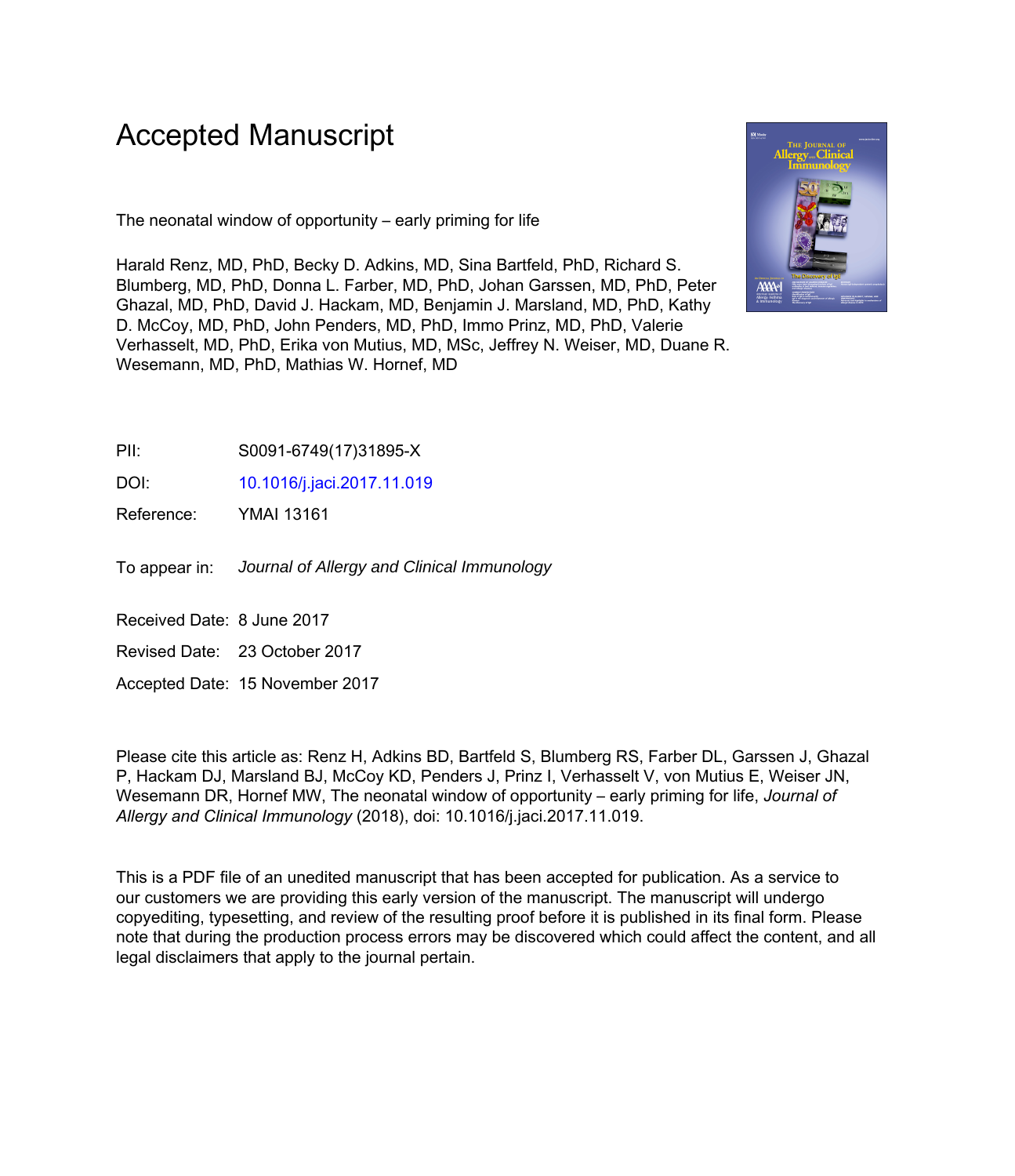| 1                                                         | <b>Paradigms and Perspectives</b>                                                                                                                                                                                                                                                                                                                                                                                                                                                                                                                                                                                                                                                 |
|-----------------------------------------------------------|-----------------------------------------------------------------------------------------------------------------------------------------------------------------------------------------------------------------------------------------------------------------------------------------------------------------------------------------------------------------------------------------------------------------------------------------------------------------------------------------------------------------------------------------------------------------------------------------------------------------------------------------------------------------------------------|
| $\overline{c}$<br>3                                       |                                                                                                                                                                                                                                                                                                                                                                                                                                                                                                                                                                                                                                                                                   |
| $\overline{\mathbf{4}}$<br>$\mathbf 5$                    | The neonatal window of opportunity - early priming for life                                                                                                                                                                                                                                                                                                                                                                                                                                                                                                                                                                                                                       |
| 6<br>$\overline{7}$<br>8<br>$9\,$<br>10<br>11<br>12<br>13 | Harald Renz, MD, $PhD^1$ ; Becky D. Adkins, MD <sup>2</sup> ; Sina Bartfeld, $PhD^3$ ;<br>Richard S. Blumberg, MD, PhD <sup>4</sup> ; Donna L. Farber, MD, PhD <sup>5</sup> ; Johan Garssen, MD, PhD <sup>6</sup> ;<br>Peter Ghazal, MD, PhD <sup>7</sup> ; David J. Hackam, MD <sup>8</sup> ; Benjamin J. Marsland, MD, PhD <sup>9</sup> ;<br>Kathy D. McCoy, MD, PhD <sup>10</sup> ; John Penders, MD, PhD <sup>11</sup> ; Immo Prinz, MD, PhD <sup>12</sup> ;<br>Valerie Verhasselt, MD, PhD <sup>13</sup> ; Erika von Mutius, MD, MSc <sup>14</sup> ; Jeffrey N. Weiser, MD <sup>15</sup> ;<br>Duane R. Wesemann, MD, PhD <sup>16</sup> ; Mathias W. Hornef, MD <sup>17</sup> |
| 14                                                        |                                                                                                                                                                                                                                                                                                                                                                                                                                                                                                                                                                                                                                                                                   |
| 15<br>16                                                  |                                                                                                                                                                                                                                                                                                                                                                                                                                                                                                                                                                                                                                                                                   |
| 17<br>18                                                  | 1 University of Marburg, Germany<br>2 University of Miami, USA                                                                                                                                                                                                                                                                                                                                                                                                                                                                                                                                                                                                                    |
| 19<br>20                                                  | 3 University of Würzburg, Germany<br>4 Harvard University, USA                                                                                                                                                                                                                                                                                                                                                                                                                                                                                                                                                                                                                    |
| 21                                                        | 5 Columbia University Medical Center, USA                                                                                                                                                                                                                                                                                                                                                                                                                                                                                                                                                                                                                                         |
| 22<br>23                                                  | 6 Utrecht Institute for Pharmaceutical Sciences (UIPS), Faculty of Science, Utrecht<br>University, Utrecht, The Netherlands                                                                                                                                                                                                                                                                                                                                                                                                                                                                                                                                                       |
| 24                                                        | 7 University of Edinburgh, United Kingdom                                                                                                                                                                                                                                                                                                                                                                                                                                                                                                                                                                                                                                         |
| 25<br>26                                                  | 8 Johns Hopkins University, Baltimore, USA<br>9 University Hospital of Lausanne, Switzerland                                                                                                                                                                                                                                                                                                                                                                                                                                                                                                                                                                                      |
| 27                                                        | 10 University of Calgary, Canada                                                                                                                                                                                                                                                                                                                                                                                                                                                                                                                                                                                                                                                  |
| 28<br>29                                                  | 11 Care and Public Health Research Institute (Caphri) & NUTRIM School for Nutrition and<br>Translational Research in Metabolism, Dept. of Medical Microbiology, Maastricht University,                                                                                                                                                                                                                                                                                                                                                                                                                                                                                            |
| 30                                                        | The Netherlands                                                                                                                                                                                                                                                                                                                                                                                                                                                                                                                                                                                                                                                                   |
| 31<br>32                                                  | 12 Hannover Medical School, Germany<br>13 Family Larsson-Rosenquist Foundation Chair in Human Lactology, School of Molecular                                                                                                                                                                                                                                                                                                                                                                                                                                                                                                                                                      |
| 33                                                        | Science, University of Western Australia, Perth, Australia                                                                                                                                                                                                                                                                                                                                                                                                                                                                                                                                                                                                                        |
| 34<br>35                                                  | 14 Dr. von Hauner Children's Hospital, Ludwig Maximilians University Munich, Munich,<br>Germany, Comprehensive Pneumology Center Munich (CPC-M), Member of the German                                                                                                                                                                                                                                                                                                                                                                                                                                                                                                             |
| 36                                                        | Center for Lung Research                                                                                                                                                                                                                                                                                                                                                                                                                                                                                                                                                                                                                                                          |
| 37<br>38                                                  | 15 New York University School of Medicine, USA<br>16 Harvard University, Brigham and Women's Hospital, USA                                                                                                                                                                                                                                                                                                                                                                                                                                                                                                                                                                        |
| 39                                                        | 17 RWTH University Hospital, Aachen, Germany                                                                                                                                                                                                                                                                                                                                                                                                                                                                                                                                                                                                                                      |
| 40<br>41                                                  |                                                                                                                                                                                                                                                                                                                                                                                                                                                                                                                                                                                                                                                                                   |
| 42                                                        |                                                                                                                                                                                                                                                                                                                                                                                                                                                                                                                                                                                                                                                                                   |
| 43<br>44                                                  |                                                                                                                                                                                                                                                                                                                                                                                                                                                                                                                                                                                                                                                                                   |
| 45                                                        |                                                                                                                                                                                                                                                                                                                                                                                                                                                                                                                                                                                                                                                                                   |
| 46                                                        | Correspondence to:                                                                                                                                                                                                                                                                                                                                                                                                                                                                                                                                                                                                                                                                |
| 47<br>48                                                  | Harald Renz, MD<br>Institute of Laboratory Medicine                                                                                                                                                                                                                                                                                                                                                                                                                                                                                                                                                                                                                               |
| 49                                                        | University of Marburg                                                                                                                                                                                                                                                                                                                                                                                                                                                                                                                                                                                                                                                             |
| 50<br>51                                                  | Baldingerstr.<br>35043 Marburg, Germany                                                                                                                                                                                                                                                                                                                                                                                                                                                                                                                                                                                                                                           |
| 52                                                        | Phone: +49-6421-5866808                                                                                                                                                                                                                                                                                                                                                                                                                                                                                                                                                                                                                                                           |
| 53                                                        | Fax: +49-6421-5866102                                                                                                                                                                                                                                                                                                                                                                                                                                                                                                                                                                                                                                                             |
| 54<br>55                                                  | harald.renz@uk-gm.de                                                                                                                                                                                                                                                                                                                                                                                                                                                                                                                                                                                                                                                              |
|                                                           |                                                                                                                                                                                                                                                                                                                                                                                                                                                                                                                                                                                                                                                                                   |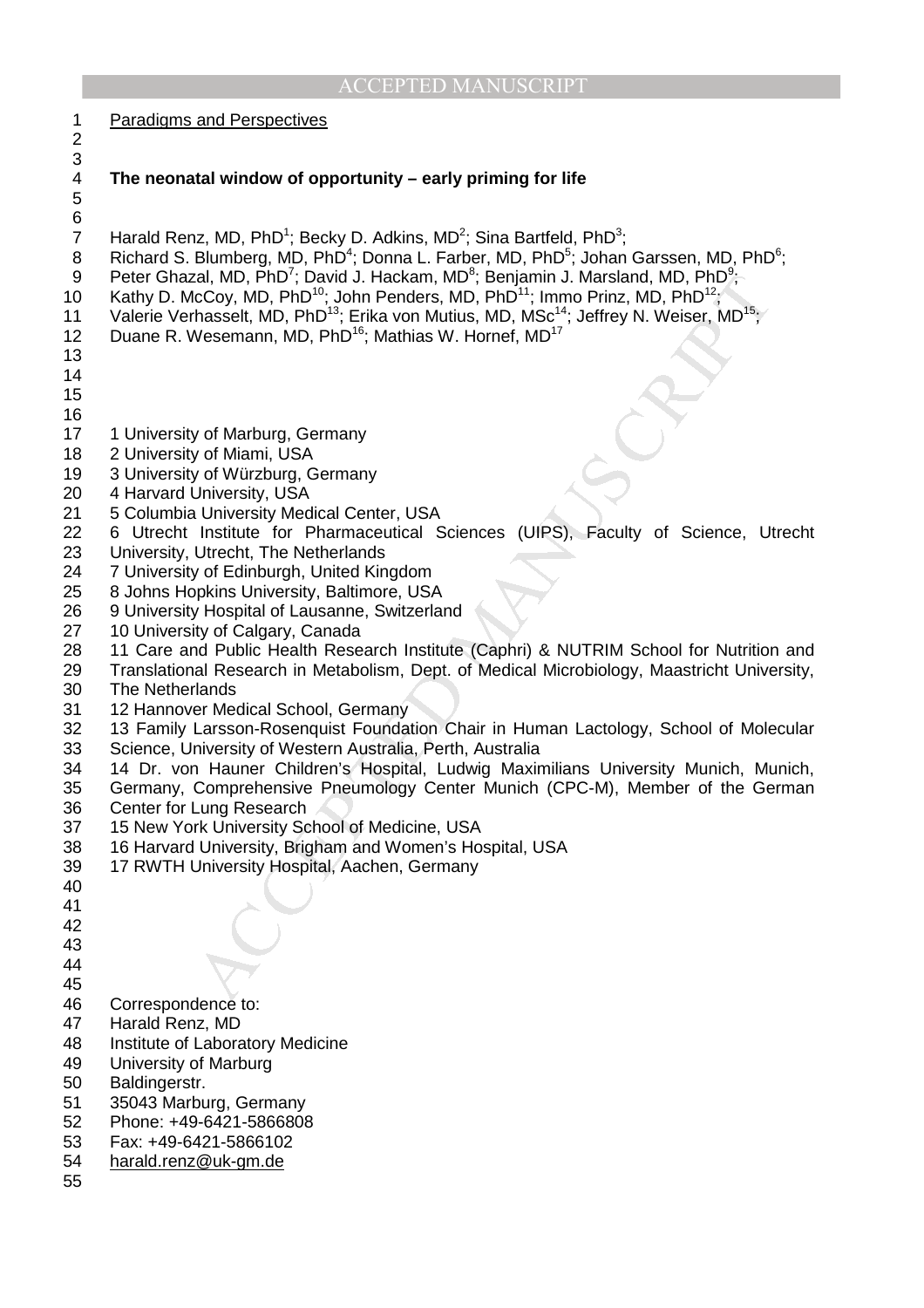#### **List of abbreviations** 57

| 58<br>59<br>60<br>61<br>62<br>63<br>64<br>65<br>66<br>67<br>68<br>69<br>70<br>71<br>72<br>73<br>74<br>75<br>76 | <b>BCR</b><br><b>COPD</b><br><b>EPEC</b><br><b>HDM</b><br>IgD<br>IgM<br>IL<br><b>iNKT</b><br><b>LPS</b><br><b>NCD</b><br><b>NEC</b><br>$NF-KB$<br><b>NKT cells</b><br><b>RNA</b><br><b>TLR</b><br><b>WHO</b> | <b>B-cell receptor</b><br>chronic obstructive pulmonary disease<br>enteropathogenic Escherichia coli<br>house dust mite<br>immunoglobulin D<br>immunoglobulin M<br>interleukin<br>invariant natural killer T cells<br>lipopolysaccharide<br>non-communicable diseases<br>necrotizing enterocolitis<br>nuclear factor kappa-light-chain-enhancer of activated B-cells<br>natural killer T cells<br>ribonucleic acid<br>toll-like receptor<br>World Health Organization |
|----------------------------------------------------------------------------------------------------------------|--------------------------------------------------------------------------------------------------------------------------------------------------------------------------------------------------------------|-----------------------------------------------------------------------------------------------------------------------------------------------------------------------------------------------------------------------------------------------------------------------------------------------------------------------------------------------------------------------------------------------------------------------------------------------------------------------|
|                                                                                                                |                                                                                                                                                                                                              |                                                                                                                                                                                                                                                                                                                                                                                                                                                                       |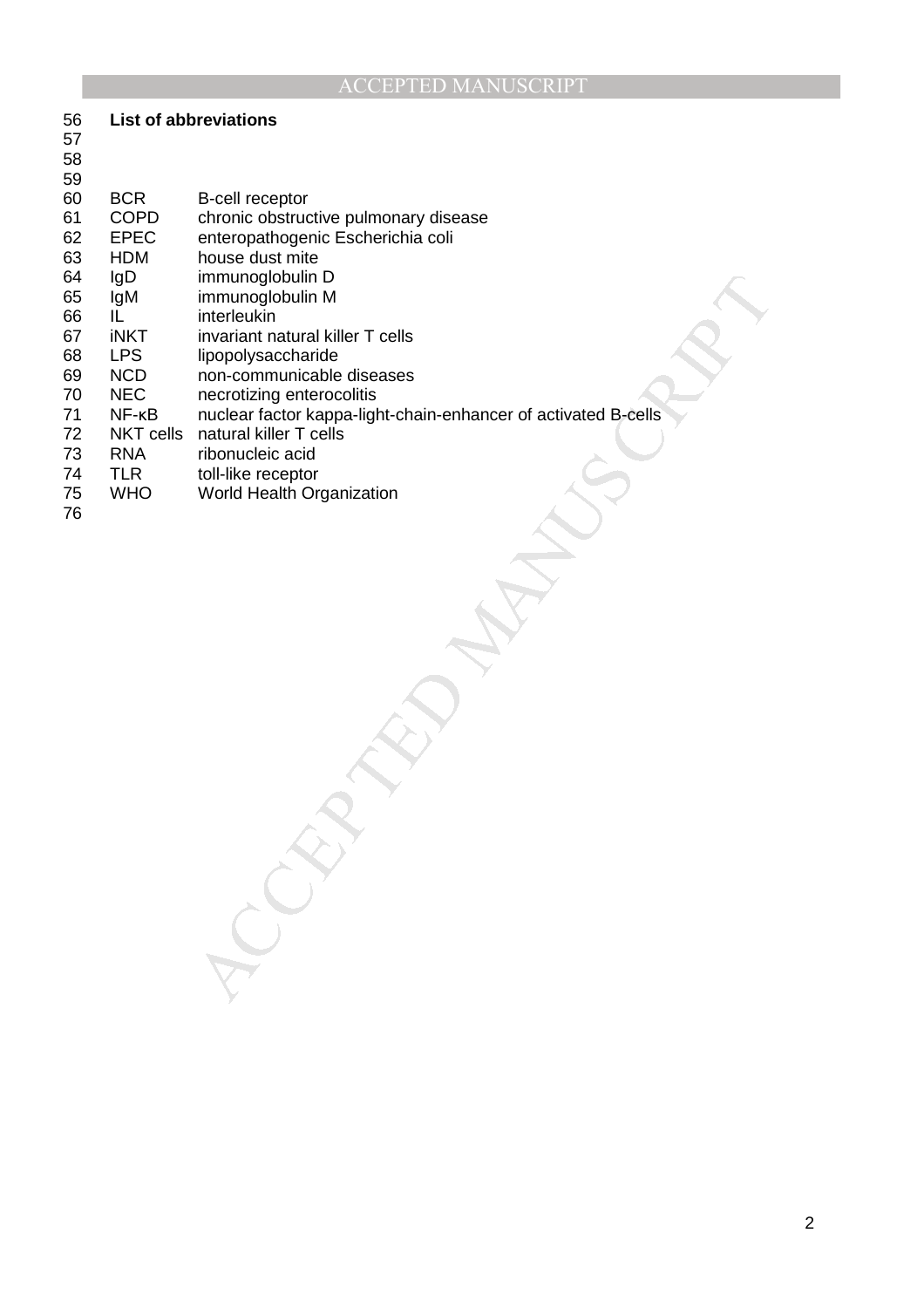### 77 **Abstract**

#### 78

ry and mechanisms in the neonate nost that facultate the positival transpose<br>stable microbiome and promote immune maturation. During the conference and<br>taturation, epidemiological evidence and fundamental mechanisms were d 79 The concept of the neonatal window of opportunity assigns the early postnatal period a 80 critical role for life-long host-microbial and immune homeostasis. It is supported by 81 epidemiological evidence that links postnatal environmental exposure with disease 82 susceptibility and mechanisms in the neonate host that facilitate the postnatal transposition, 83 establish a stable microbiome and promote immune maturation. During the conference on 84 "The neonatal window of opportunity – early priming for life", postnatal microbiome and 85 immune maturation, epidemiological evidence and fundamental mechanisms were discussed 86 to identify new targets for future preventive and interventional measures.

87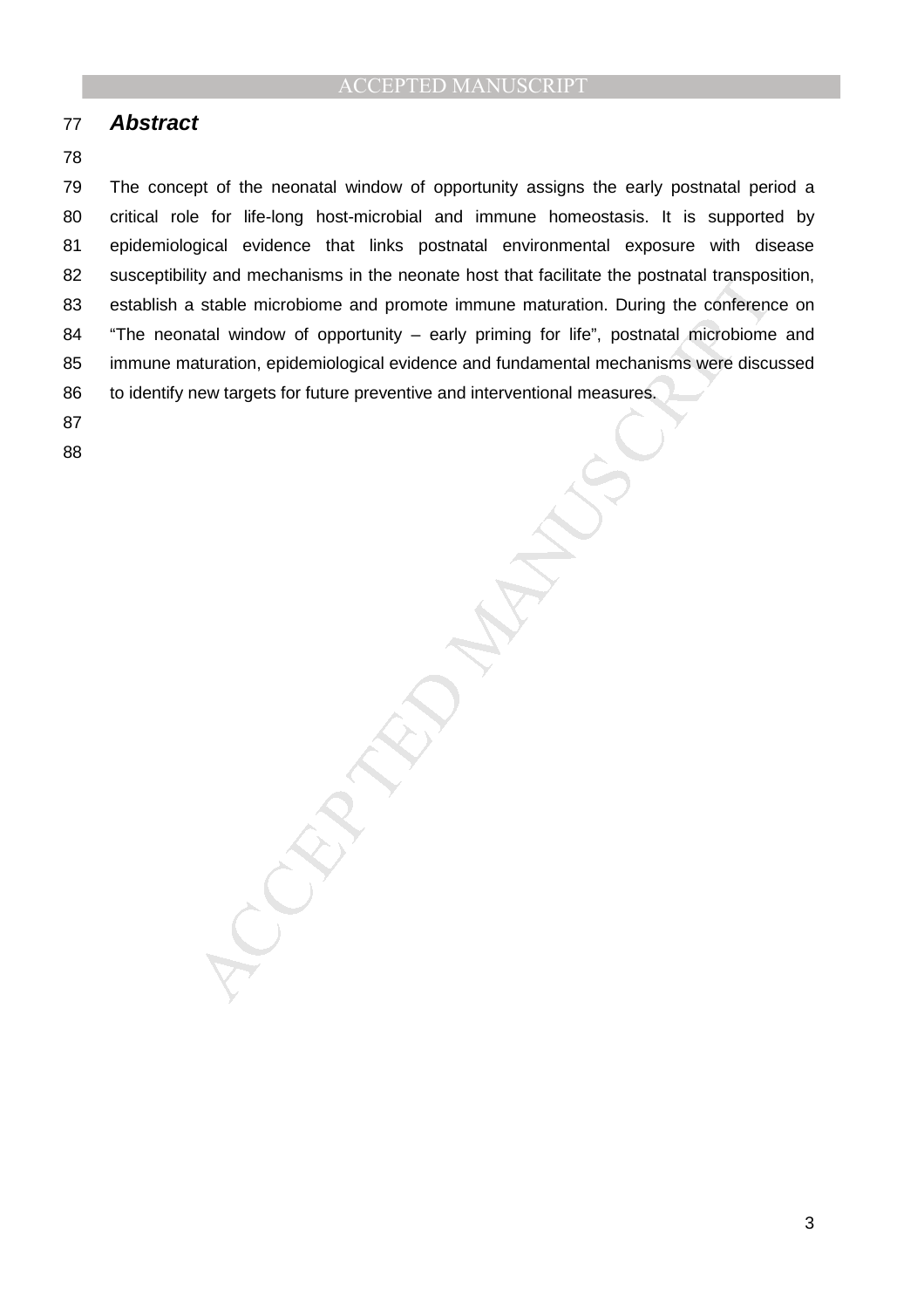89 From December 5-7, 2016, the Herrenhausen Conference "The neonatal window of 90 opportunity – early priming for life" took place at Hannover, Germany, sponsored by the 91 Volkswagen Foundation. The concept of the "neonatal window of opportunity", i.e. a critical 92 non-redundant time frame in a newborn's life during which environmental factors drive 93 immune and tissue maturation and influence the susceptibility to immune-mediated and other 94 diseases in adult life, was discussed.

- 95
- 96

97 Please note: An extended version of the manuscript can be found in the supplement.

98

#### 99

## 100 **Non-communicable diseases (NCD) as the grand challenge for**

#### 101 **prevention**

102 Our body is exposed continuously to many danger signals. An effective immune system is 103 essential in order to protect and repair. Unbalanced immune reactivity seems to play a key 104 role in non-communicable diseases (NCDs) such as chronic pulmonary disease (COPD), 105 allergies, asthma, diabetes, cancer, and cardiovascular diseases as well as obesity (Johan 106 Garssen). Prevention is the grand challenge, since causal therapies for NCDs are still not 107 available and prevalences and incidences are currently on the rise.

108

109

#### 110 **Maternal/fetal/neonatal interaction**

es. An extended version of the manuscript can be found in the supplement.<br>
The estable diseases (NCD) as the grand challenge<br>
ion<br>
in order to protect and repair. Unbalanced immune reactivity seems to play<br>
in order to pro 111 The first "window of opportunity" in life is defined as the pre- or perinatal period. Particularly 112 in this period, microbial factors have a strong impact on the development of immune 113 responses. This includes the birth place and mode of delivery, breastfeeding, medication 114 (e.g. antibiotic use), introduction of solid foods, but also the exposure to siblings and pets 115 (John Penders). Challenging the immune tolerance of neonatal mice, germ-free mice 116 exhibited an exaggerated allergic response when exposed to allergens, as compared to 117 conventionally raised mice. Once their airway microbiome had formed after 2 post-natal 118 weeks, the mice were protected against this over-shooting allergic inflammation (Benjamin 119 Marsland) [1]. However, oral antigen administration in early life, even in the presence of 120 protective breast milk-derived factors, does not guarantee the induction of oral tolerance and 121 the prevention of allergic disease. This implies the necessity to identify limiting factors for oral 122 tolerance induction in early life (Valérie Verhasselt) [2].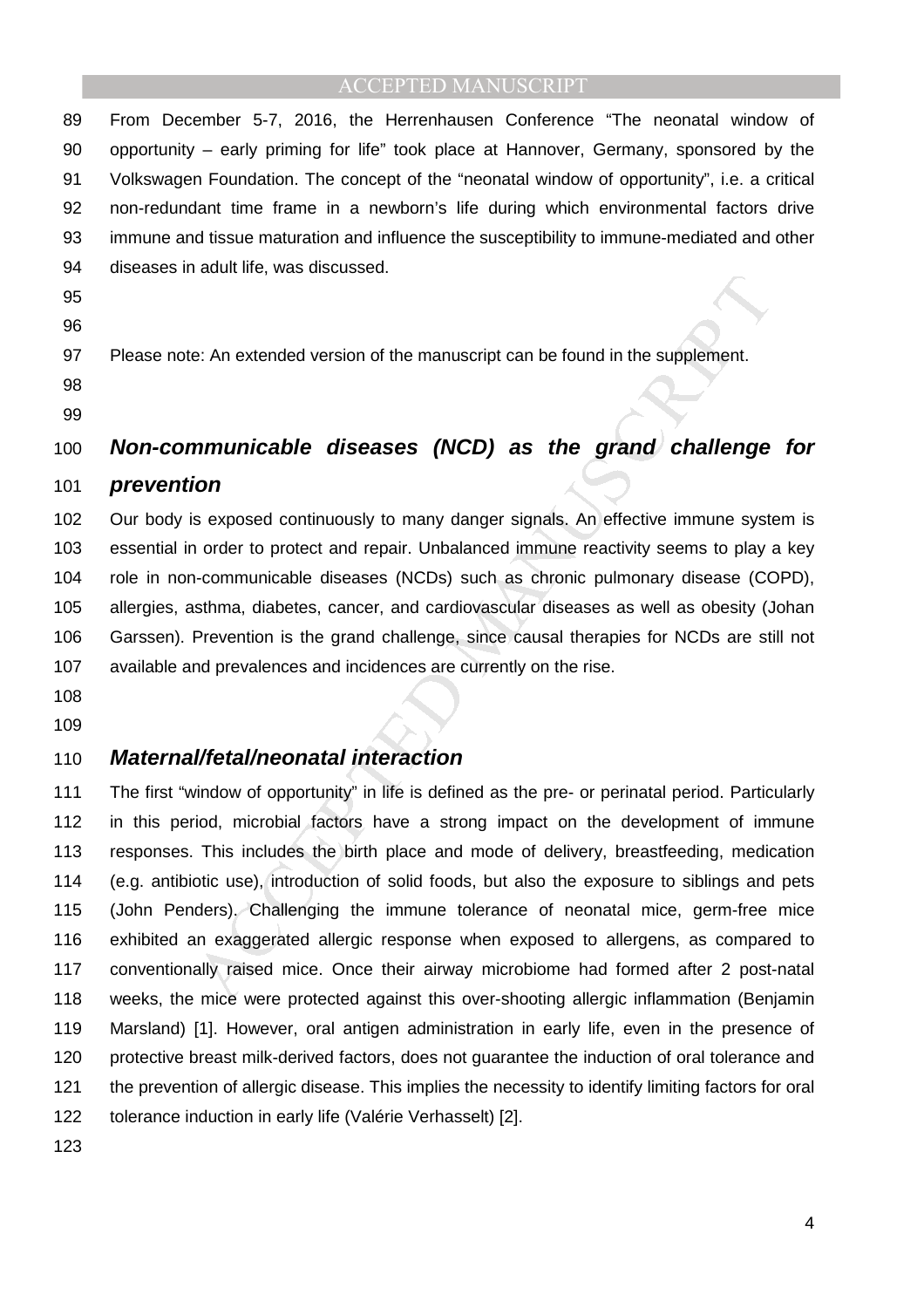124 Healthy nutrition during pregnancy and early life represents a key factor for proper immune 125 development. Human milk still remains the gold standard (Johan Garssen).

126 127

## 128 **Development of immune tolerance in the neonatal period**

129 This goes hand in hand with the ontogeny of the enteric mucosal tissue and its influence on 130 the establishment of the enteric microbiota and long-term host-microbial homeostasis as well 131 as infection susceptibility. Age-dependently expressed features of the innate and adaptive 132 immune system that contribute to the postnatal acquisition of mucosal homeostasis and the 133 particular susceptibility of the neonate host to infection (Mathias Hornef) [3].

134

### 135

### 136 **Early events and new insights into mechanisms**

mand in nand with the entergoenty of the entergo muccosal tissue and its influenent of the entergoenticolid and dong-term host-microbial homeostasis, and susceptibility. Age-dependently expressed features of the innate and 137 Streptococcus pneumonia is a leading cause of bacterial infection of the upper and lower 138 respiratory tract in children. This pathogen spreads to its host following acquisition of very 139 few organisms that quickly proliferate and dominate the niche in the upper respiratory tract. 140 This work established a **new paradigm for understanding pathogen transmission** and the 141 initial establishment of the colonizing microbiota in newborns (Jeffrey Weiser). This is also 142 influenced by the exposure to maternal microbiota metabolites in utero and in early life during 143 lactation that prepares the newborn for colonization with its own microbiota and sets the 144 baseline for a regulated immune system (Kathy McCoy) [4]. Important novel mechanisms are 145 summarized in figure 1. Neonates are often highly susceptible to intestinal pathogens. An 146 exception is seen after infection of murine neonates with Yersinia enterocolitica. Here, 147 multiple innate and adaptive components including (surprisingly) **CD8+ T lymphocytes**  148 **cells**, participate in protective immunity (Becky Adkins). **Natural killer T (NKT) cells** function 149 as a kind of checkpoint regulating the crosstalk between the microbiota and the immune 150 system. iNKT cells are resident cells of the gut mucosa that establish their niche during early 151 life when they home to and expand during a restricted period of neonatal life. Studies 152 performed in germ-free mice suggest a critical neonatal time period for the development and 153 proliferation of these immune cells (Richard Blumberg) [5]. **γδ cells** in mice represent a first 154 line of defense with respect to both early in life during T-cell development and ontogeny as 155 well as in terms of mucosal tissue localization. The human neonate γδ TCR repertoire 156 contains considerable frequencies of innate "public" TCR-δ sequences matching conserved 157 microbial structure (Immo Prinz). Symbiotic bacteria control the selection processes that 158 determine the antibody repertoire of **naïve B-cells** in neonatal mice. Interestingly, this 159 training event appears to be particularly influential during a narrow window of opportunity 160 after birth as commensal bacteria exposure of adult germ-free mice showed no effect on the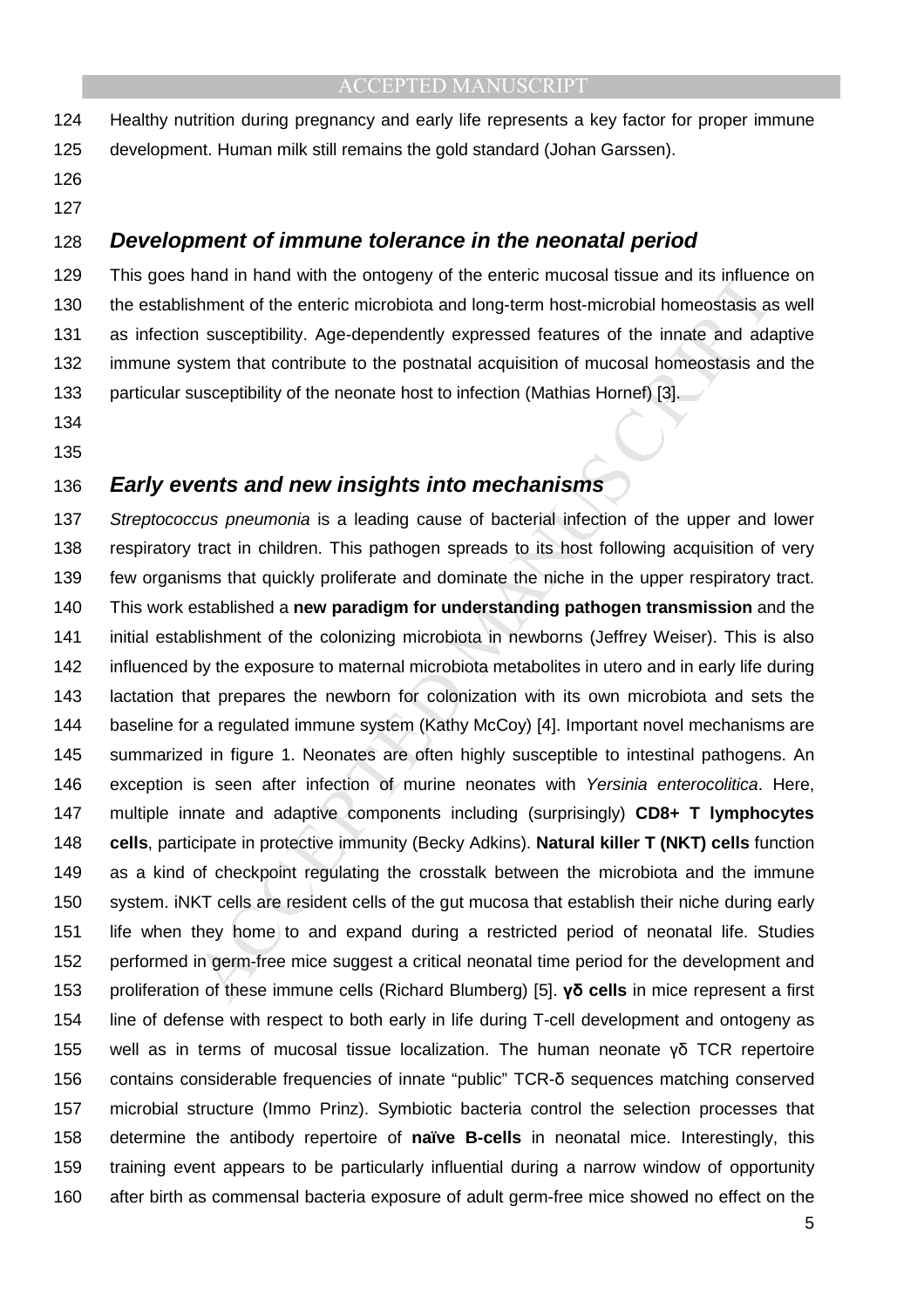161 positive selection events (Duane Wesemann). Tissue specific **memory T cells** are 162 established as non-circulating resident memory T cells at various tissue sites in response to 163 microbial stimulation (Donna Farber) [6]. Necrotizing enterocolitis (NEC) is the leading cause 164 of death from gastrointestinal disease in premature infants and develops after an exuberant 165 proinflammatory response to the colonizing microbiota and this requires activation of the 166 lipopolysaccharide (LPS) receptor, **Toll like receptor (TLR) 4** (David Hackam) [7].

- 167
- 168

## 169 **Role of environmental microbes**

170 Epidemiological studies show a strong correlation between early microbial exposure to 171 allergens and a reduced risk of hypersensitivity leading to asthma or hay fever later in life 172 (Erika von Mutius) [8]. The diversity and duration of microbial exposure early in life is 173 important for the development of tolerogenic immune functions. In this regard, mild 174 proinflammatory signals including IL-6 play a critical role to orchestrate early activation 175 signals (Harald Renz) [9].

- 176
- 177

#### 178 **New methods**

179 Stem cell-derived organoids represent a new three-dimensional model system of the gut 180 epithelium that allows the study of organ development, immune homeostasis and tissue 181 regeneration. Moreover, epithelial stem cell organoids now also open the possibilities to 182 study host-microbe-interaction (Sina Bartfeld).

183

**Environmental microbes**<br> **Environmental microbes**<br>
Sigical studies show a strong correlation between early microbial exposu<br>
and a reduced risk of hypersensitivity leading to asthma or hay fever later in<br>
Mutius) [8]. The 184 System biology approaches applied to the global transcriptome generated from the RNA 185 isolated from a few drops of blood from pre-term babies have helped to reveal how 186 regulatory mechanisms determine the set-point for immune homeostasis in early life by 187 integrating specific immune and metabolic pathways that inter-patient differences can be 188 overcome and uncovered a novel immune-metabolic axis that accurately predicts sepsis in 189 neonates and infants. These studies lay the foundation for future translation of host pathways 190 in advancing diagnostic, prognostic, and therapeutic strategies for neonatal sepsis (Peter 191 Ghazal) [10].

- 192
- 193

### 194 **Conclusion**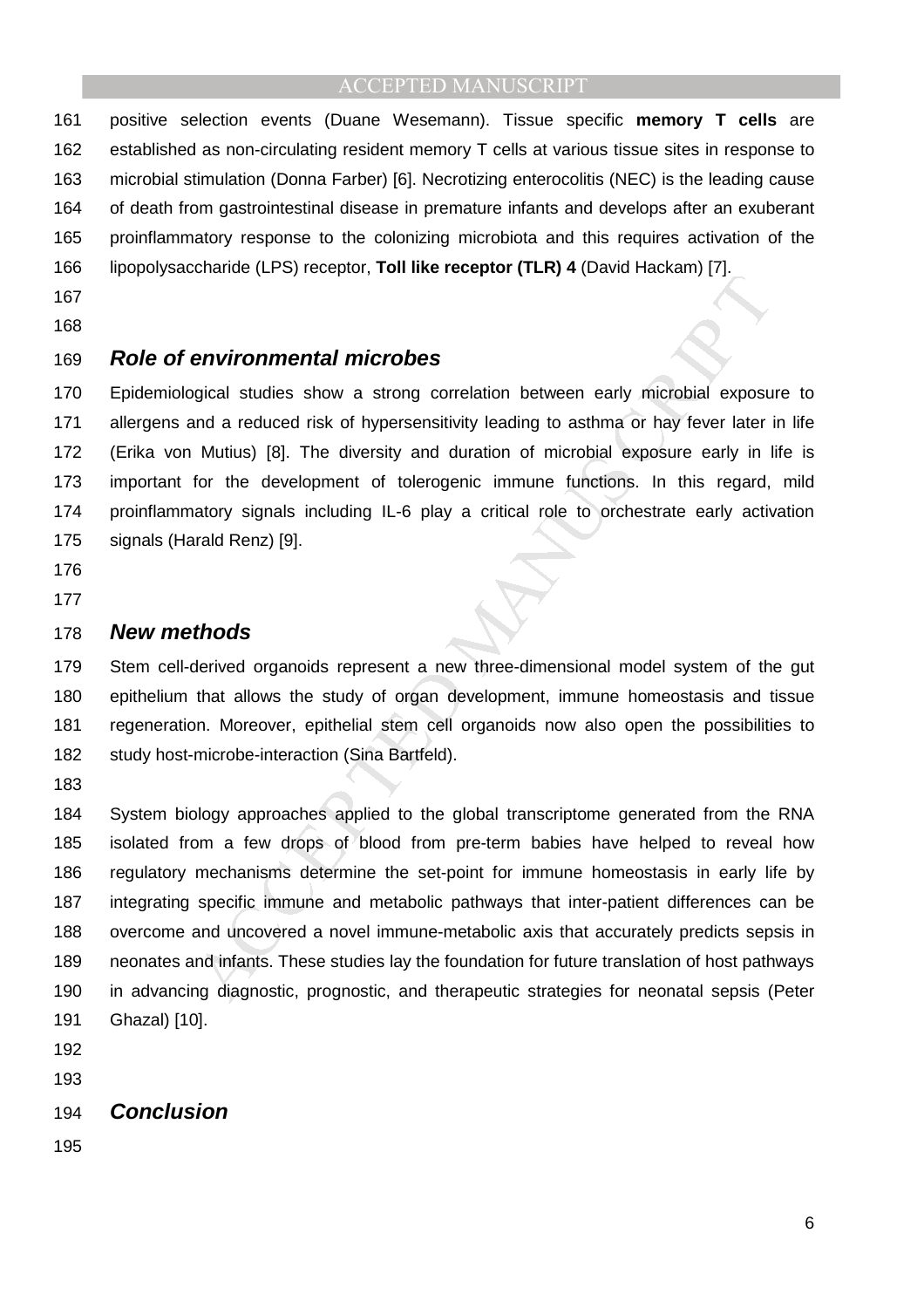Future research will further deepen our understanding and extend, from a<br>human studies in order to develop interventional strategies to foster im<br>human studies in order to develop interventional strategies to foster im<br>tis 196 We are only starting to appreciate the critical impact of the postnatal period for lifelong health 197 and disease susceptibility. Recent discoveries provide the proof of principle, characterize the 198 critical time window(s) and identify underlying mechanisms. However, a number of important 199 questions remain: The cause-effect relationship between microbial exposure and health 200 needs to be established and the mechanisms operating during this "window of opportunity" 201 need to be elucidated. This must consequently lead to effective primary prevention 202 strategies. Future research will further deepen our understanding and extend from animal 203 models to human studies in order to develop interventional strategies to foster immune 204 homeostasis and prevent the development of diseases.

- 205
- 206
- 207

#### 208 **Figure legend**

209 Figure 1 New mechanisms of microbe-immune interaction. For details please see text.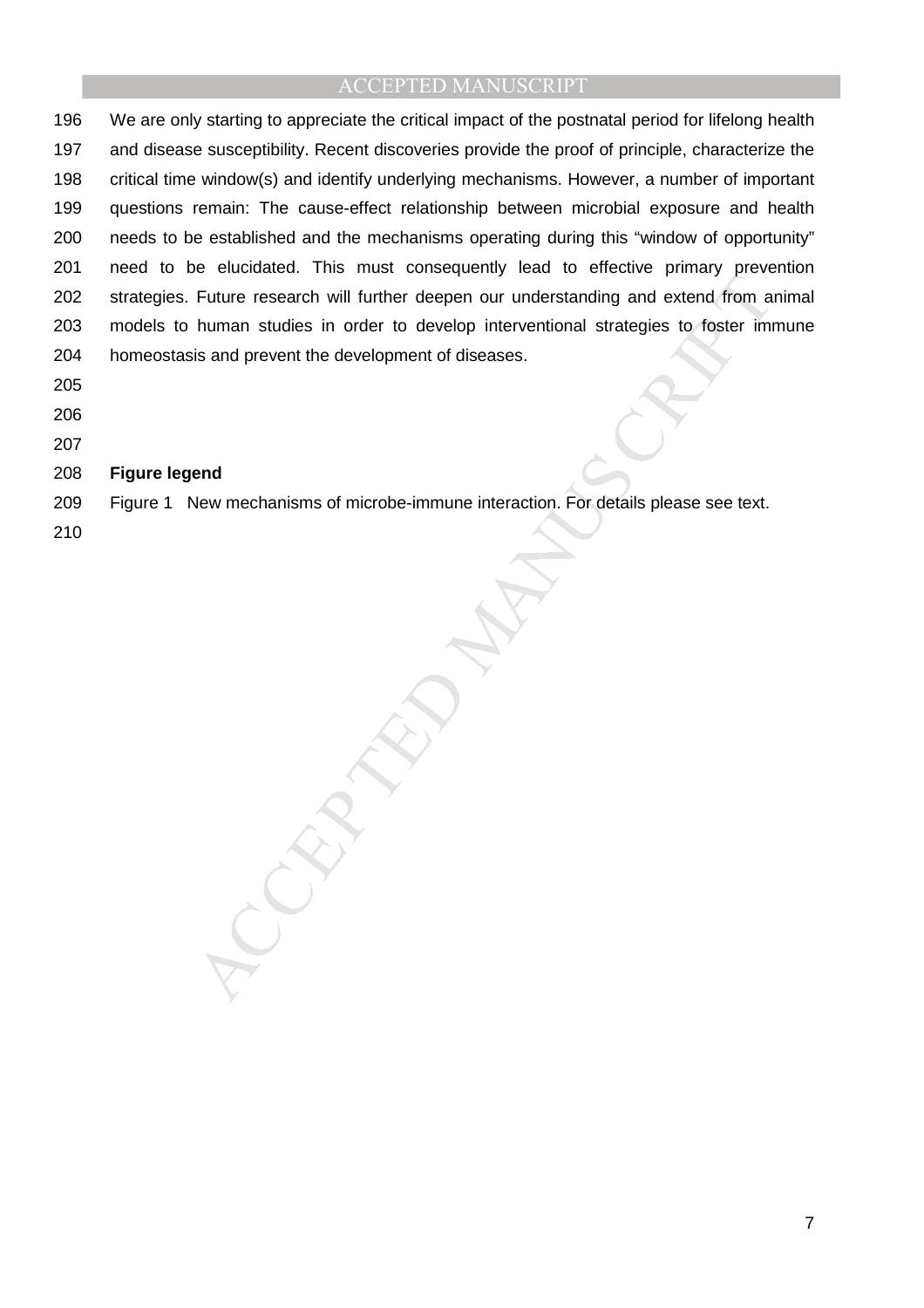| 211 | <b>Acknowledgements</b>                                                                    |
|-----|--------------------------------------------------------------------------------------------|
| 212 |                                                                                            |
| 213 | The conference and the preparation of this manuscript were supported by an unrestricted    |
| 214 | grant of the Volkswagen Foundation, Hannover, Germany.                                     |
| 215 |                                                                                            |
| 216 | Johan Garssen receives grants from Nutricia-research foundation, Dutch government          |
| 217 | funding (NWO, CCC, STW, RAAK/PRO, TKI), EU, and EDB.                                       |
| 218 |                                                                                            |
| 219 | Research in Mathias Hornef's laboratory is supported by the German Research Foundation     |
| 220 | (SPP1656, SPP1580, IRTG1273 and Ho-2237/12-1) and the Niedersachsen Research               |
| 221 | Network on Neuroinfectiology (N-RENNT).                                                    |
| 222 |                                                                                            |
| 223 | Kathy McCoy is supported by a grant from the SNSF (SNSF310030_134902) and the              |
| 224 | European Research Council (ERC, FP/2007-2013) Agreement no 281785.                         |
| 225 |                                                                                            |
| 226 | John Penders is supported by a VIDI grant from the Netherlands Organisation for Scientific |
| 227 | Research and a Joint Programme Initiatives grant (Intestinal Microbiomics GI-MDH) within   |
| 228 | the Healthy Diet for Healthy Living programme.                                             |
| 229 |                                                                                            |
| 230 | Immo Prinz is supported by the grant of the SFB900 (project B8).                           |
| 231 |                                                                                            |
| 232 | Harald Renz is supported by the German Lung Center, Disease Area of Allergy and Asthma.    |
| 233 |                                                                                            |
| 234 | Erika von Mutius receives research grants from the German Research Foundation (DFG)        |
| 235 | and the German Federal Ministry of Education and Research (BMBF)                           |
| 236 |                                                                                            |
| 237 | We would like to thank Susanne Zapf for her excellent editorial assistance.                |
| 238 |                                                                                            |
|     |                                                                                            |
|     |                                                                                            |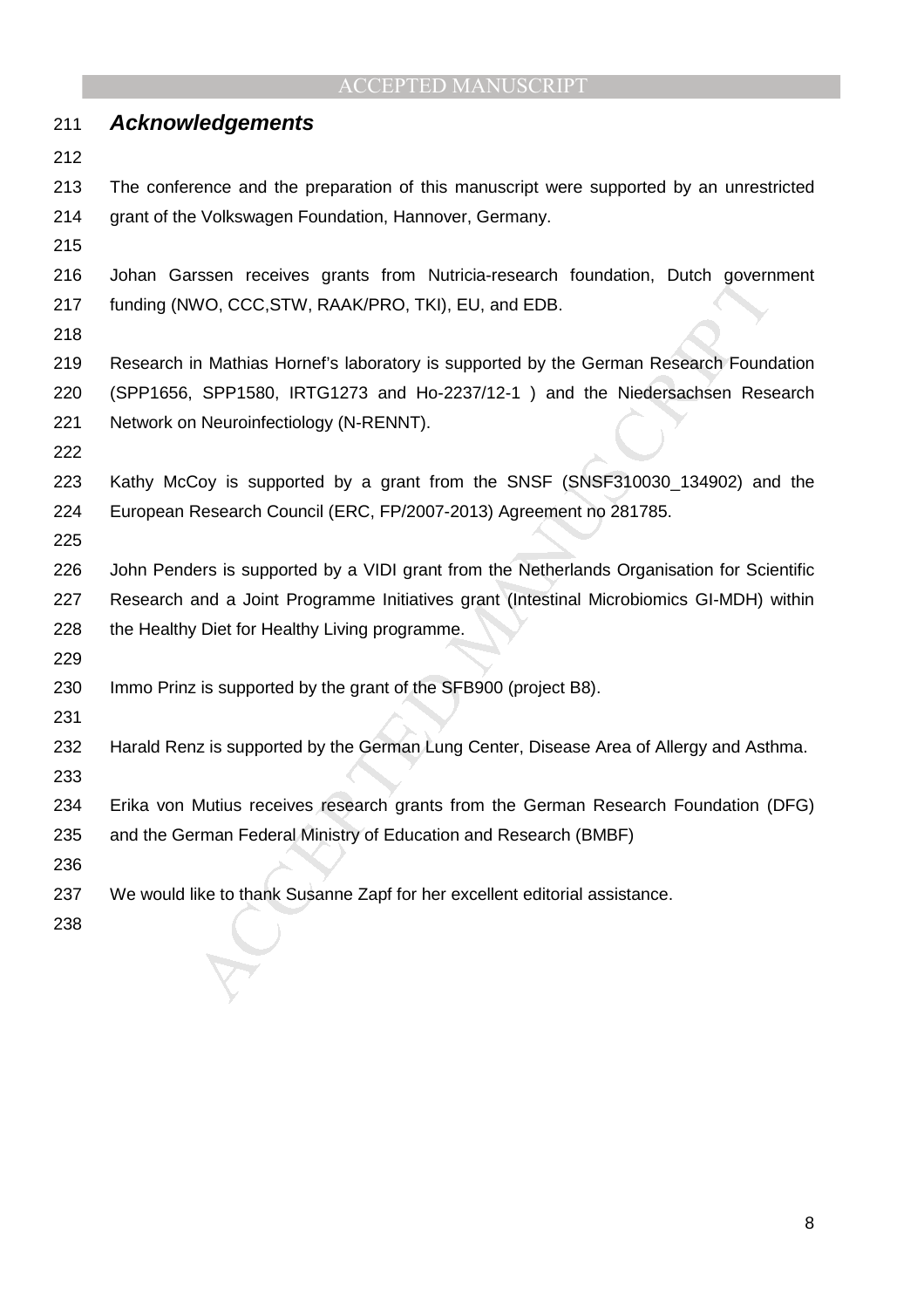#### 239 **References**

#### 240

- 241 1. Gollwitzer ES, Saglani S, Trompette A, Yadava K, Sherburn R, McCoy KD, Nicod LP, 242 Lloyd CM, Marsland BJ. Lung microbiota promotes tolerance to allergens in neonates 243 via PD-L1. Nat Med. 2014; 20: 642-647.
- 244

248

252

- 245 2. Turfkruyer M, Rekima A, Macchiaverni P, Le Bourhis L, Muncan V, van den Brink GR, 246 Tulic MK, Verhasselt V. Oral tolerance is inefficient in neonatal mice due to a 247 physiological vitamin A deficiency. Mucosal immunol. 2016; 9, 479-491.
- 249 3. Torow N, Hornef MW. The Neonatal Window of Opportunity: Setting the Stage for 250 Life-Long Host-Microbial Interaction and Immune Homeostasis. J Immunol. 2017; 251 198: 557-563.
- fkruyer M, Rekima A, Macchiaverni P, Le Bourhis L, Muncan V, van den Brinic MK, Verhasselt V. Oral tolerance is inefficient in neonatal mice due siological vitamin A deficiency. Mucosal immunol. 2016; 9, 479-491, www. Ther 253 4. Gomez de Aguero M, Ganal-Vonarburg SC, Fuhrer T, Rupp S, Uchimura Y, Li H, 254 Steinert A, Heikenwalder M. Hapfelmeier S, Sauer U, McCoy KD, Macpherson AJ. 255 The maternal microbiota drives early postnatal innate immune development. Science. 256 2016; 351: 1296-1302.
- 258 5. Gensollen T, Iyer SS, Kasper DL, Blumberg RS. How colonization by microbiota in 259 early life shapes the immune system. Science. 2016; 352: 539-544.
- 260

264

- 261 6. Zens KD, Chen JK, Guyer RS, Wu FL, Cvetkovski F, Miron M, Farber DL. Reduced 262 generation of lung tissue-resident memory T cells during infancy. J Exp Med. 2017 263 [Epub ahead of print].
- 265 7. Egan CE, Sodhi CP, Good M, Lin J, Jia H, Yamaguchi Y, Lu P, Ma C, Branca MF, 266 Weyandt S, Fulton WB, Niño DF, Prindle T Jr, Ozolek JA, Hackam DJ. Toll-like 267 receptor 4-mediated lymphocyte influx induces neonatal necrotizing enterocolitis. J 268 Clin Invest. 2016; 126: 495-508.
- 269
- 270 8. von Mutius E. Environmental factors influencing the development and progression of 271 pediatric asthma. J Allergy Clin Immunol. 2002; 109 (Suppl): S525-532.
- 272
- 273 9. Conrad ML, Ferstl R, Teich R, Brand S, Blümer N, Yildirim AO, Patrascan CC, 274 Hanuszkiewicz A, Akira S, Wagner H, Holst O, von Mutius E, Pfefferle PI, Kirschning 275 CJ, Garn H, Renz H. Maternal TLR signaling is required for prenatal asthma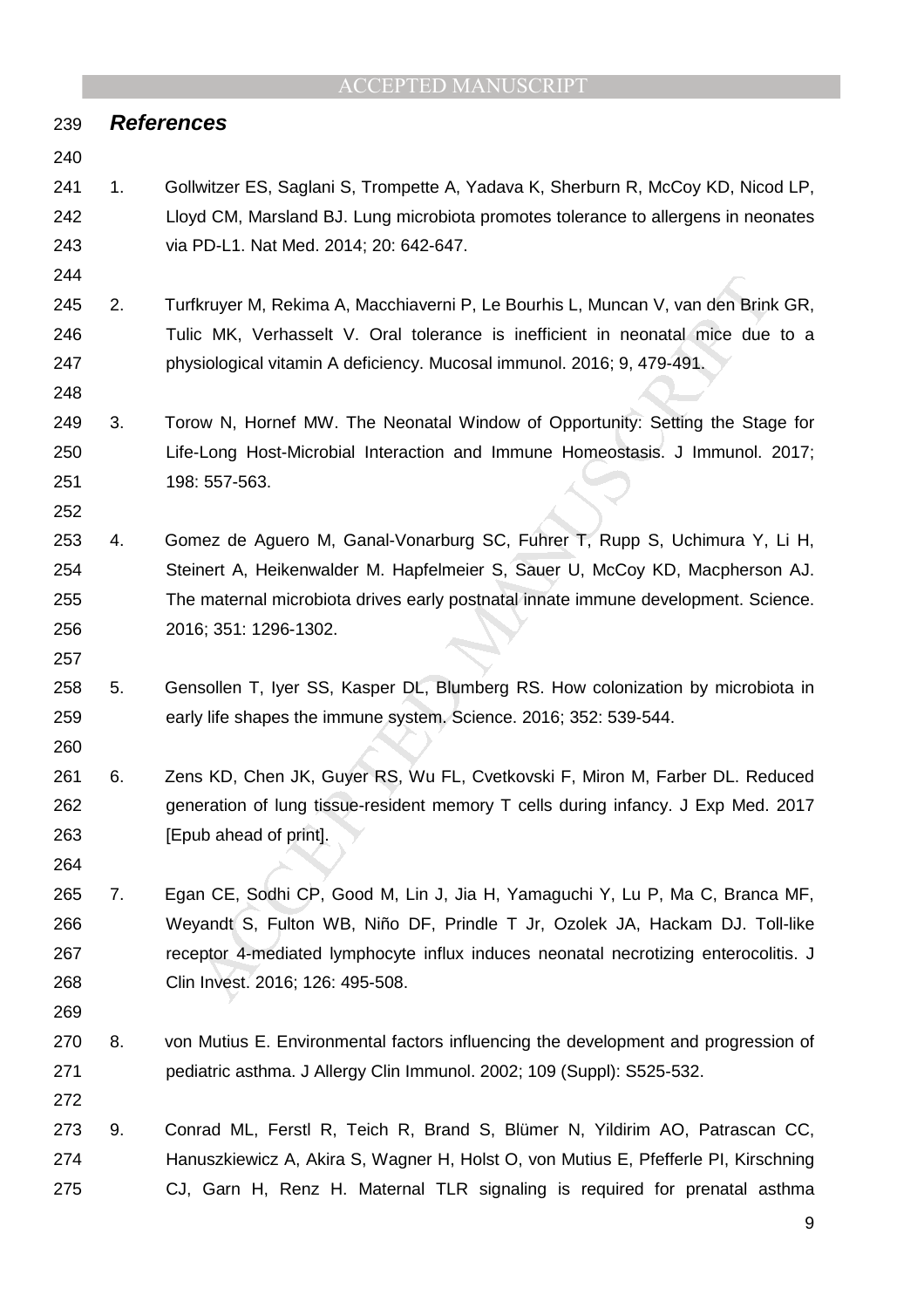- 276 protection by the nonpathogenic microbe Acinetobacter lwoffii F78. J Exp Med. 2009; 277 206: 2869-2877.
- 278

279 10. Smith CL, Dickinson P, Forster T, Craigon M, Ross A, Khondoker MR, France R,

- 280 Ivens A, Lynn DJ, Orme J, Jackson A, Lacaze P, Flanagan KL, Stenson BJ, Ghazal
- Manuscript Accepter 2014; 5: 4649. 281 P. Identification of a human neonatal immune-metabolic network associated with
- 282 bacterial infection. Nat Commun. 2014; 5: 4649.